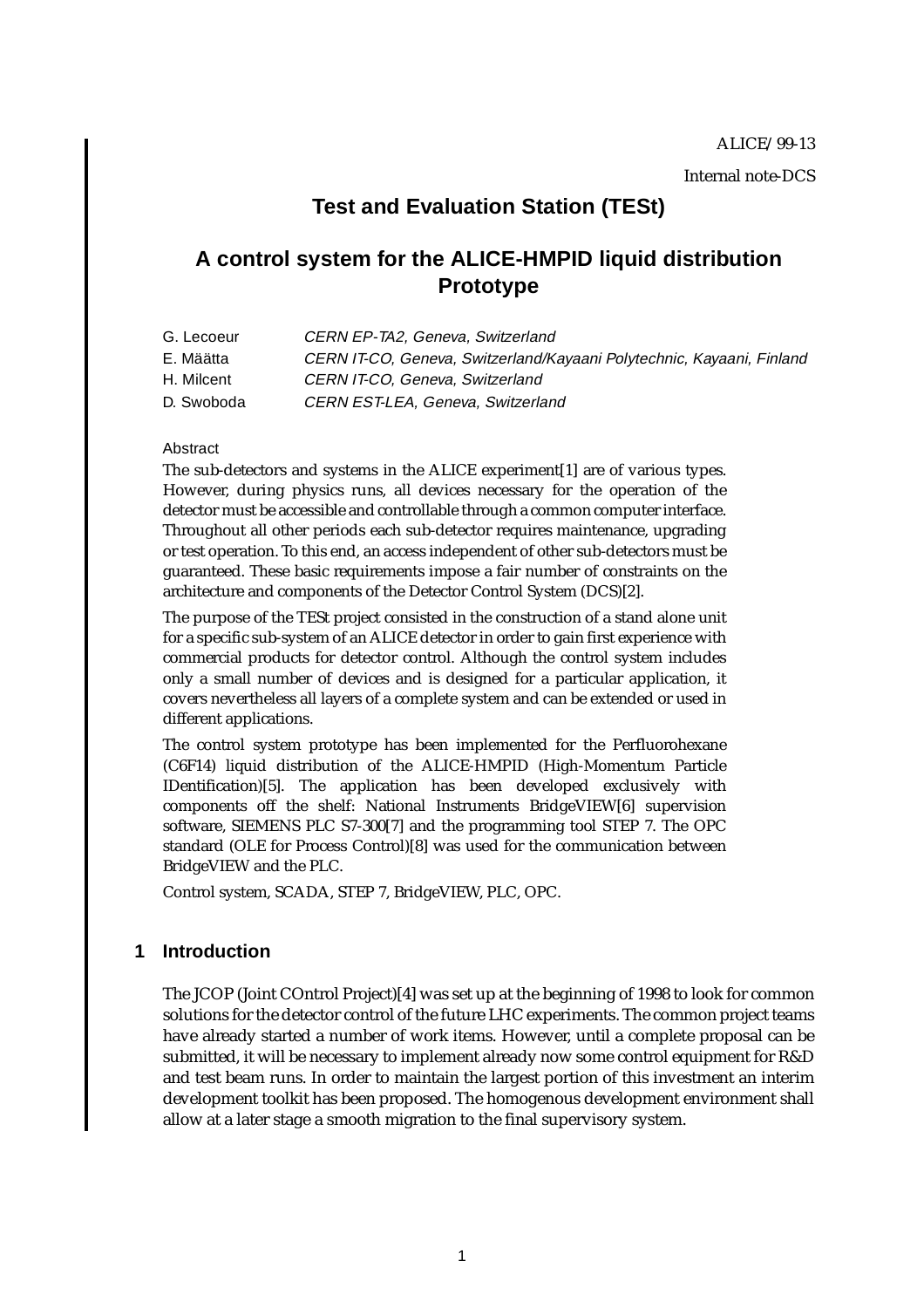The TESt (Test and Evaluation Station) project was setup in ALICE, it includes the hardware and software configuration of a basic control assembly ready to control the operation of the liquid distribution for the ALICE-HMPID prototype with off the shelf components complying with the currently proposed standards (Fieldbuse[s\[9\]](#page-16-0), PL[C\[10](#page-16-0)])

The ALICE HMPID (High-Momentum Particle IDentification) detector is a RICH (Ring Imaging CHerenkov) detector. A prototype has been developed by the EP-TA1 group. The IT-CO group has been requested within the framework of JCOP to participate in the development of the control system of the liquid distribution prototype. Although this application is provisionally limited to the detector prototype, the experience gained is valuable for the control of the LHC experiments. It allows the acquisition of knowledge in industrial technologies such as PLCs, programming tools and OPC for data exchange with the supervisory software.

## **2 HMPID liquid distribution prototype**

The liquid distribution of the prototype (Figure 1) is a simplified version of the system required for the final HMPID detector.



**Figure 1:** The HMPID C6F14 liquid distribution prototype.

The liquid flow through the radiator circuits is controlled by electro-pneumatic valves. Pressure gauges and temperature sensors, located at different points are used for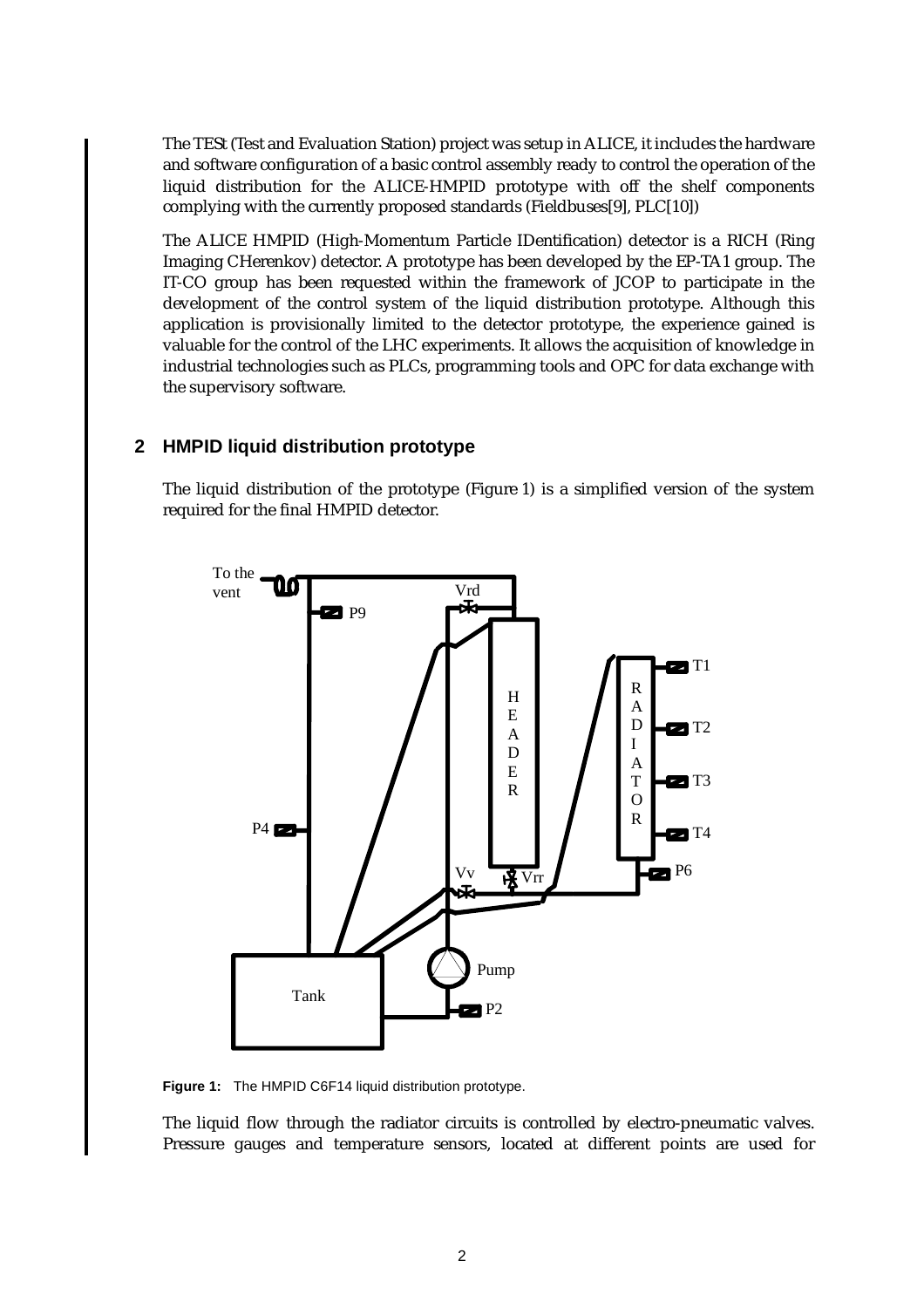<span id="page-2-0"></span>monitoring. The installed sensors and actuators work with standard current and voltage ranges: electrical valve (0-24 V), pressure gauge (0-10 V/4-20 mA), temperature probes (pt100, 0-500 mV), pump (220 V). The electrical valves and the pump can be operated locally by buttons or by remote computer control. Local or remote operation can be selected with a set of switches which act as password selectors. The installation consists of 8 analog inputs, 4 digital inputs, 7 digital outputs. In addition 16 digital inputs are used for password selection from a PLC input module.

#### **2.1 Control Strategy**

Г

The liquid is pumped from the tank to the header tube when the electrical valve Vrd is opened. The radiator is filled from the bottom inlet when the electrical valve Vrr is opened. Excess liquid returns from the header tube and radiator through the overflow line to the tank. The radiator can be purged when the electrical valve Vv is opened. To purge the header both electrical valves Vrr and Vv need to be open.

At a set pressure, the pump can be stopped, and the valves upstream of the header and the radiator can be closed. When the filling of the radiator is started by opening the Vrr valve, the purge valve (Vv) can be automatically opened during a few seconds to prevent an over-pressure. This auto-purge condition can be selected by the operator.

Table 1 describes the states for the C6F14 liquid distribution. Every pressure measurement Px has a minimum and maximum value, respectively minPx and maxPx.

| <b>Condition</b>                                                                                                                                                                                                                                    | action                           |
|-----------------------------------------------------------------------------------------------------------------------------------------------------------------------------------------------------------------------------------------------------|----------------------------------|
| P2 and P9 are outside limits (respectively<br>$minP2$ , $maxP2$ and $minP9$ , $maxP9$ )                                                                                                                                                             | pump stopped                     |
| P2 and P9 are inside limits (respectively minP2,<br>maxP2 and minP9, maxP9)                                                                                                                                                                         | pump ready to start              |
| pump has been started, P2 and P9 are outside<br>limits (respectively minP2, maxP2 and minP9,<br>maxP9                                                                                                                                               | pump stopped                     |
| pump has been started, P2 and P9 are inside<br>limits (respectively minP2, maxP2 and minP9,<br>maxP9), P4 is still outside limits (respectively<br>minP4 and maxP4) a few seconds (user pro-<br>grammable time-out) after the start of the<br>pump. | pump stopped                     |
| pump stopped                                                                                                                                                                                                                                        | header valve Vrd is closed       |
| pump started                                                                                                                                                                                                                                        | header valve Vrd can be opened   |
| header valve Vrd is opened and P6 is inside<br>limits (respectively minP6 and maxP6)                                                                                                                                                                | radiator valve Vrr can be opened |

**Table 1:** HMPID C6F14 liquid distribution conditions.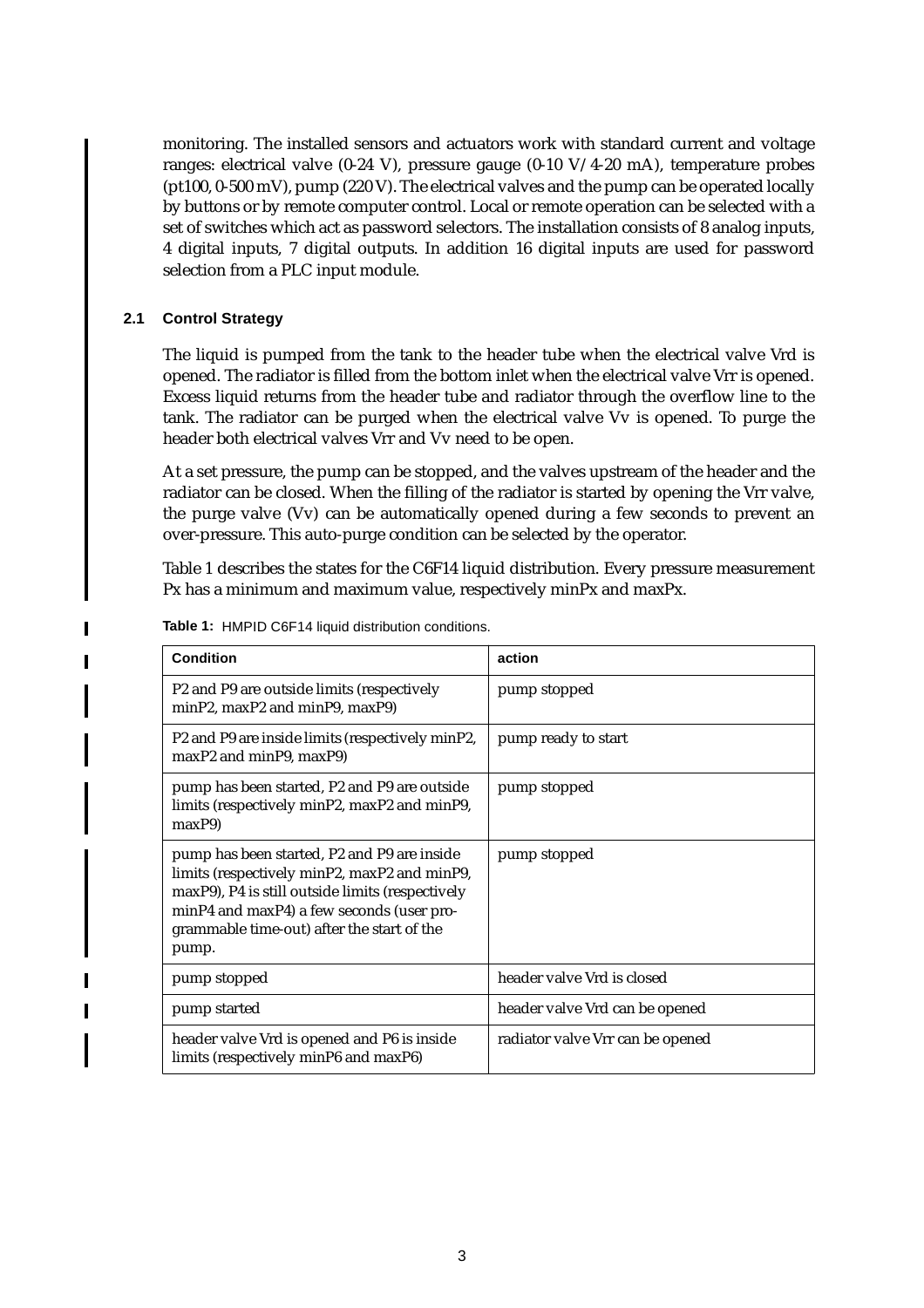**Table 1:** HMPID C6F14 liquid distribution conditions.

| Condition                                                                                                                                                                                               | action                                                                                                                        |
|---------------------------------------------------------------------------------------------------------------------------------------------------------------------------------------------------------|-------------------------------------------------------------------------------------------------------------------------------|
| radiator valve Vrr is opened and P6 is outside<br>limits (respectively minP6 and maxP6)                                                                                                                 | radiator valve Vrr closed                                                                                                     |
| radiator valve Vrr is requested to be opened<br>and the operator selected an automatic purge<br>of the radiator                                                                                         | radiator valve Vrr opened, purge valve Vv is<br>opened during a few seconds (user program-<br>mable time-out) and then closed |
| valve Vrr is set to be closed before the end of<br>the automatic purge and the automatic purge<br>mode has been set                                                                                     | radiator valve Vrr and purge valve Vv are<br>closed                                                                           |
| header valve Vrd and radiator valve Vrr are<br>opened, purge valve Vv is closed, P6 is inside<br>limits (respectively minP6 and maxP6) and P6<br>is greater than the requested value for physics<br>run | HMPID system is in state "ready for physics"                                                                                  |

#### **2.2 System architecture**

The software architecture for the HMPID prototype includes two distinct layers:

- the process control level at which the actuator and sensor hardware are accessed and the automatic control (closed loop control system) for the liquid distribution is performed
- the supervisory level including Human Machine Interface (HMI), logging, archiving, security and trending.

Both layers can be operated completely independent from each other.

The purpose of the TESt project was to look at off the shelf components to implement this process and supervisory control. The following technologies were used in the HMPID liquid distribution prototype (refer to the document "First experience with PLC, OPC and BridgeVIEW in the context of the HMPID liquid distribution prototype"[\[3\]](#page-16-0) for more information on the tools and technologies used):

- BridgeVIEW for the supervisory layer
- SIEMENS PLC for process control layer
- OPC as a standard device interface.

#### 2.2.1 Process control

The process control is implemented in a PLC S7-300 from SIEMENS and SIEMENS analog and digital input/output modules. Modules and CPU are connected through a SIEMENS proprietary bus.

A PLC includes a power supply, a CPU and input/output modules mounted in a rack. Modules and CPU are connected through a SIEMENS proprietary bus ([Figure 2](#page-4-0)) or geographically distributed by using a fieldbus such as PROFIBU[S\[11](#page-16-0)].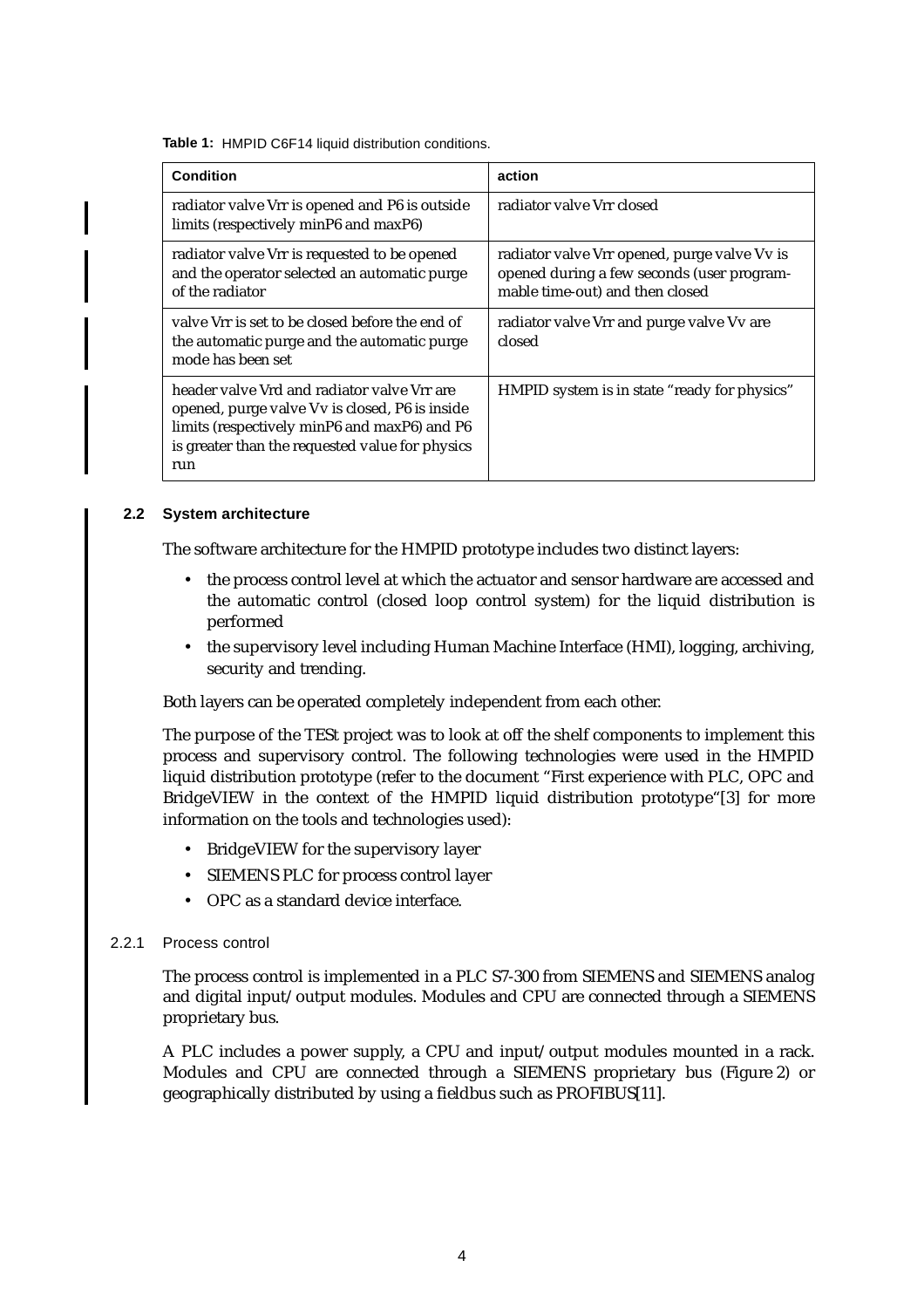<span id="page-4-0"></span>

**Figure 2:** PLC with local input/output module.

The control program for the PLC is set up in a special development environment and then downloaded to the CPU. A user program is composed of the following items [\(Figure 3](#page-5-0)):

- OB: Organization Block. OBs are called by the operating system. Three kinds of OBs exist: OBs executed at the start-up of the CPU; OBs executed under defined conditions or at periodic intervals, OBs executed on interrupts or errors detected by the CPU. The available OBs are a function of the CPU type. Each OB has a priority and is executed in descending order of priority.
- SFC: System Function. This is a function like a system call in the C programming language.
- FC: User Function. It consists of a user supplied function with inputs and outputs but without memory block.
- FB: Function Block. This is similar to a FC with a block of memory (DI) associated to it.
- SFB: System Function Block.
- DB: Data Block. This is a memory area containing data of the user program. DBs can be opened and closed dynamically.
- DI: Instance Data Block. This is a DB associated with a FB. One FB can have multiple DIs.

Different memory areas are reserved for the storage of parameters and variables:

- I memory: process image of the inputs
- M memory: bit memory
- Q memory: process image of the outputs.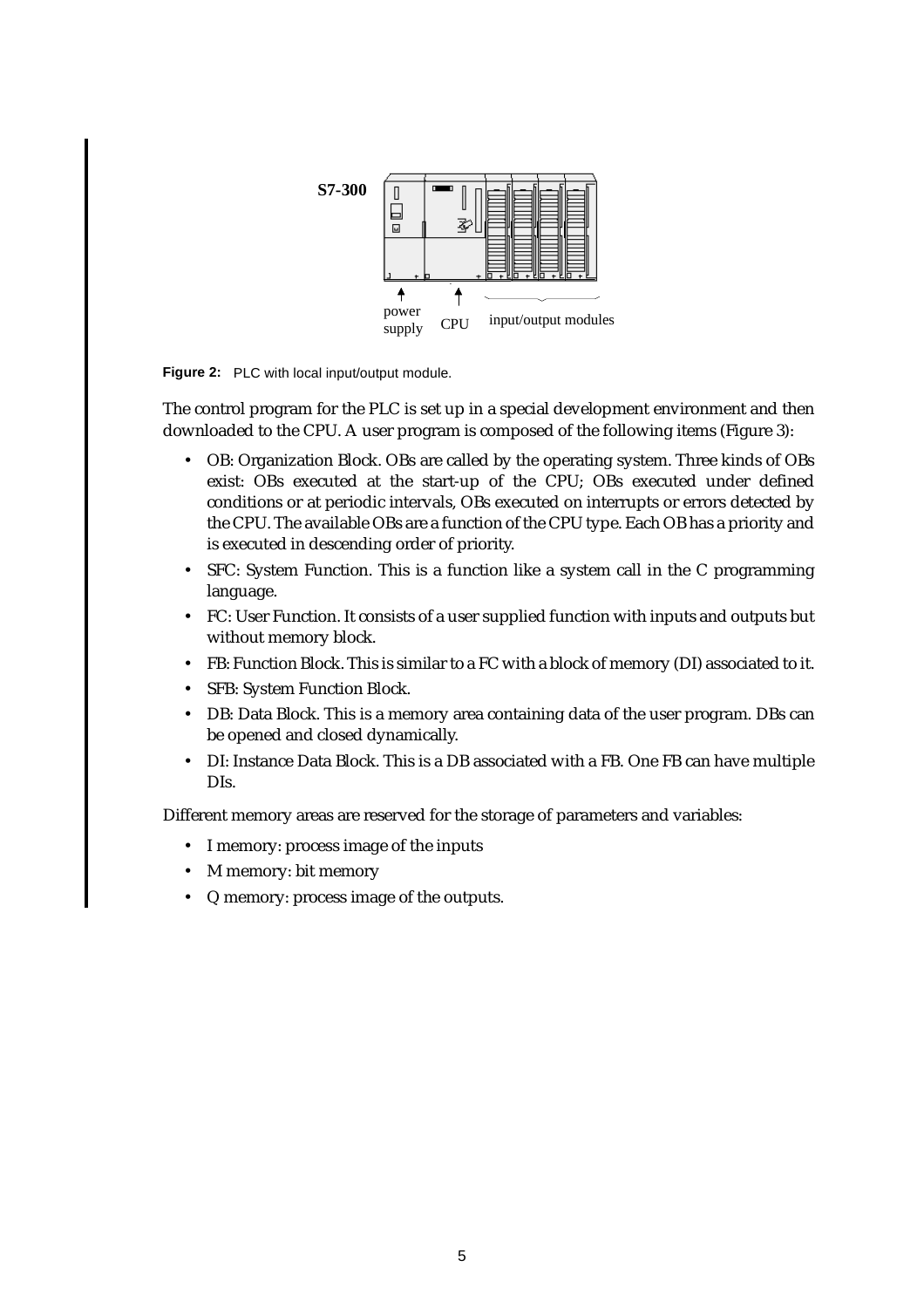<span id="page-5-0"></span>

**Figure 3:** User program module organization.

The SIEMENS PLC operates in polling mode with defined execution cycles. Figure 4 illustrates the phases of the cyclic program execution:

- the operating system starts the cycle monitoring time.
- the operating system copies the value of the digital input module mounted in the CPU rack to the I memory area of the CPU.
- the operating system processes the user program (OBs) and executes the instructions in the user program. The user program has to read/write the analog values of the analog module mounted in the CPU rack and the values of the digital or analog modules distributed via a fieldbus to/from DB or M memory area. The user program has read and write access to the I and Q memory area.
- the operating system writes the values from the Q memory area to the digital output modules mounted on the CPU rack.
- at the end of the cycle, the operating system executes any tasks that are pending, for example loading and deleting blocks, receiving or sending data to remote PLC, etc.
- the operating system returns to the start of the cycle and restarts the cycle monitoring task.



**Figure 4:** PLC program scan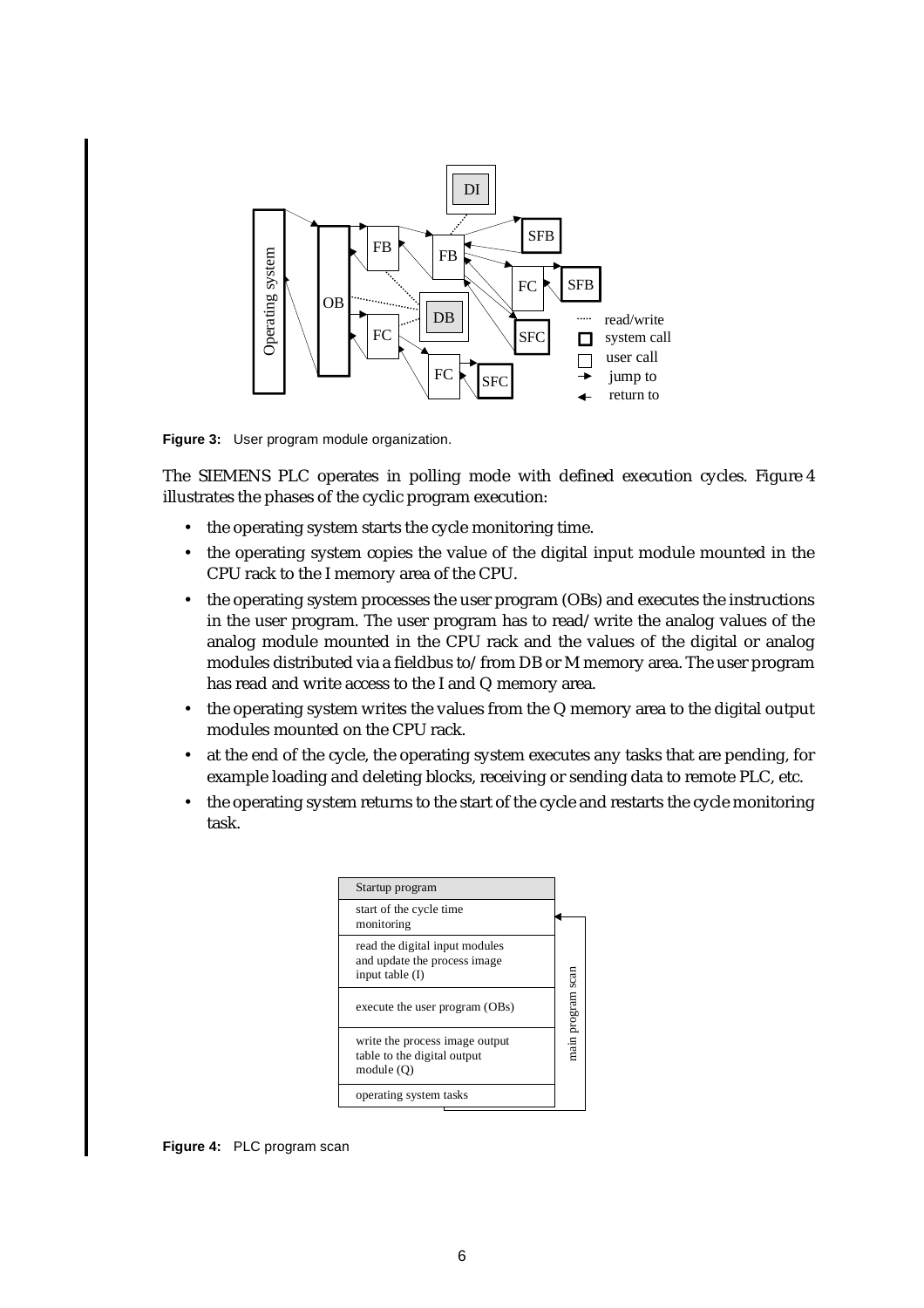The development software STEP 7 for configuring and programming the S7 PLCs includes tools for:

- setting up and managing a project
- configuring and assigning parameters to hardware
- configuring communication links
- creating the programs for the PLC using the standard IEC 1131-3 (International Electrotechnical Commission's standard) languages like FBD (Functional Block Diagram) (Figure 5), LAD (LADder logic) or STL (STatement List)
- downloading and testing the programs in the target system.



**Figure 5:** FBD language.

The PLC acquires all the digital and analog inputs and controls the C6F14 liquid distribution following the parameters selected by the user: automatic purge of the radiator, pressure limits, etc. that are set as specified in [Table 1.](#page-2-0) According to the mode selected by the password switches, the commands to activate the valves and the pump are acquired locally from the digital buttons or remotely from the supervisory system.

At the start-up of the PLC a set of defined limits is loaded and all the digital outputs are set to specified values.

#### 2.2.2 Process supervision

BridgeVIEW is a SCADA (Supervisory Control And Data Acquisition) software tool that includes real-time process monitoring, alarm handling, event logging, real-time and historical trending, on-line configuration and also control interfaces in form of OPC clients.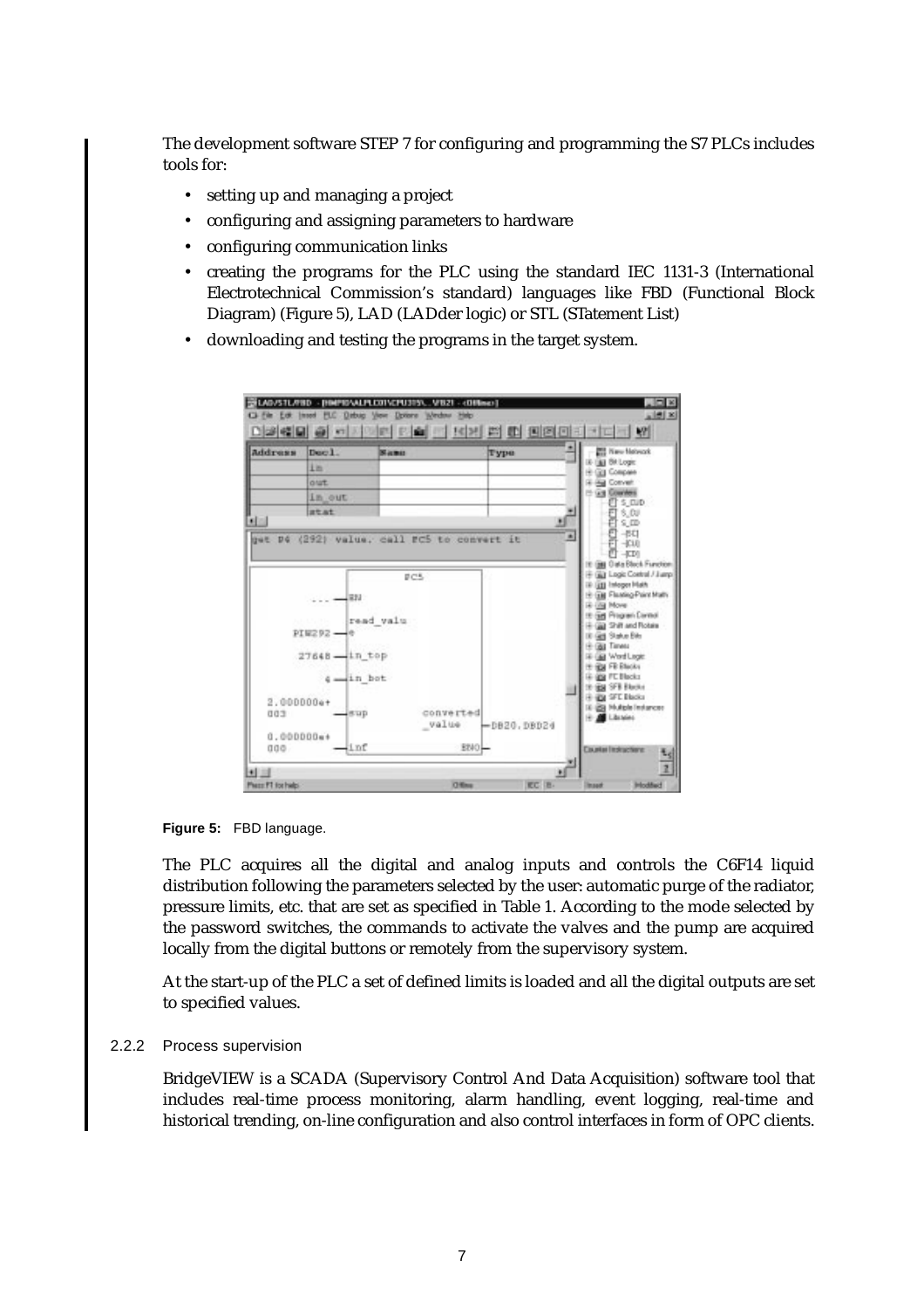A graphical programming language is provided for the development of the SCADA application and the HMI (Human Machine Interface) interface.

BridgeVIEW has a tag-based architecture. A tag is a connection to a physical I/O point or a derived parameter and is acquired by Servers. An event is anything that happens to a tag or to the BridgeVIEW engine in general (Figure 6).



**Figure 6:** BridgeVIEW architecture.

The BridgeVIEW Engine is the heart of the system. It is the interface between the Servers and the HMI. The Engine exchanges tags with the user process and parameter values with the Servers via input/output queues. It updates a RTDB (Real-Time Data Base) each time a tag value changes by more than its dead-band and logs possible events (alarm events or operator events). The engine, runs as a separate task completely independent from the HMI application and the Servers.

The supervisory process implemented with BridgeVIEW includes functions like:

- logging and archiving facilities to store and retrieve parameter values
- an alarm handler facility
- an access control mechanism based on user/password protection
- Human Machine Interface (HMI) for operator access with synoptic displays of the states of the instrumentation, the values of the parameters and interactive control of actuators like valves and switches.

#### 2.2.3 OPC

OPC is an acronym for OLE[\[12\]](#page-16-0) for Process Control and is used as a standard interface for communication in automation engineering. OLE includes the component model of Microsoft. The OPC interface is the specification of a uniform and vendor independent software interface based on OLE. It was developed as an industrial standard by leading firms in the field of automation with the support of Microsoft.

Three objects are included in an OPC server: the OPC Server object, the OPC Group object and the OPC Item object [\(Figure 7](#page-8-0)).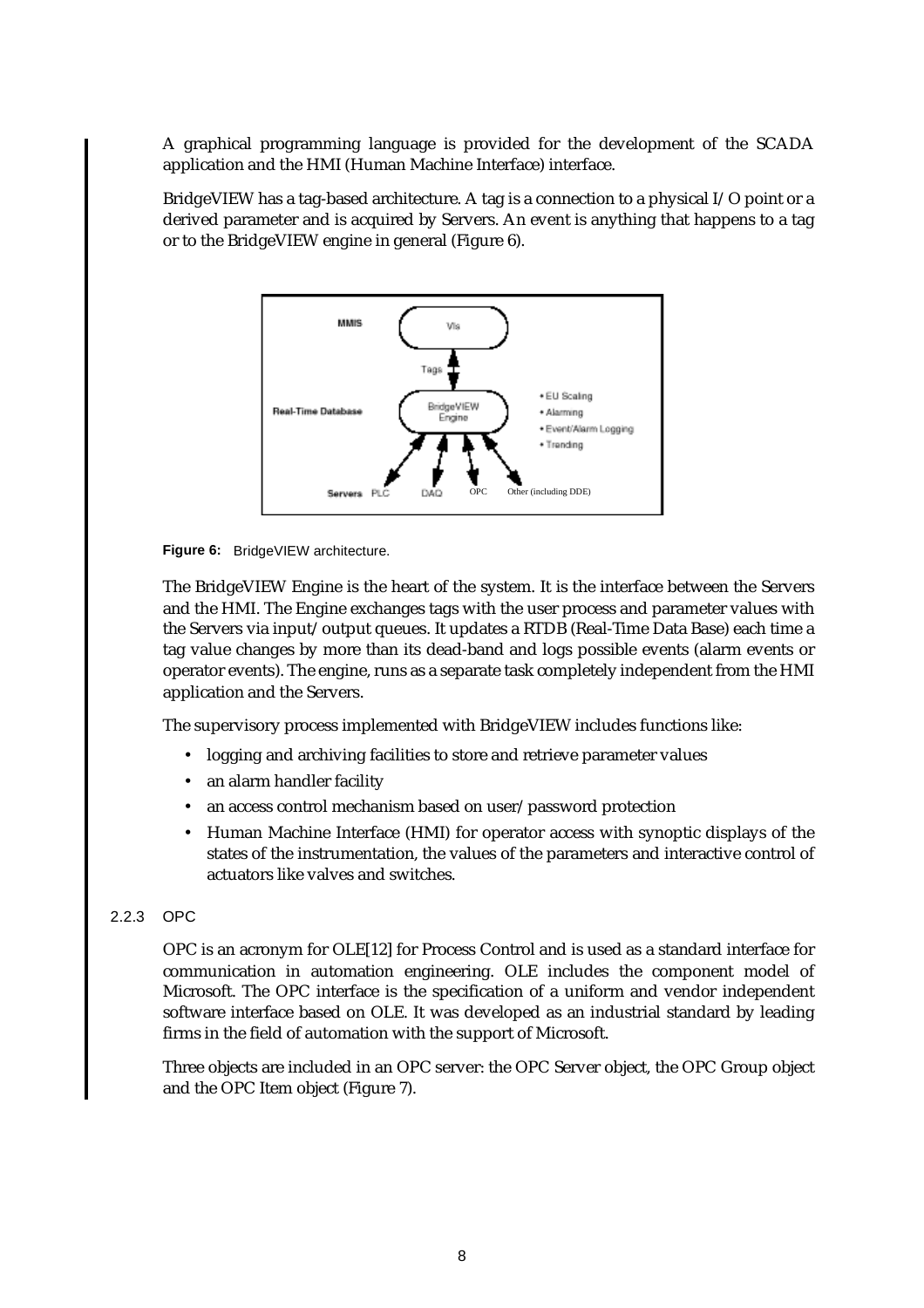

<span id="page-8-0"></span>**Figure 7:** OPC object relationship.

The OPC Server object holds information like server status, version, etc. It contains the OPC Group objects and provides the functionality to an OPC client to create and manipulate OPC Group objects. An OPC Group object holds the group object information and handles the included OPC items. Within each Group, the client can define one or more OPC Items. This allows the clients to organize the data they want to access and provides a way to subscribe to a list of items. The OPC Item object represents connections to data sources within the server. Associated with each item is a Value, Quality (of the value), Time Stamp attribute and a unique ID (Item IDentificator).

# **3 HMPID liquid distribution prototype control system**

Figure 8 shows the hardware architecture of the prototype. Temperature sensors, pressure gauges, electropneumatic valves and pump are connected to the analog and digital input and output modules that are mounted in the same rack as the PLC S7 CPU.



**Figure 8:** The HMPID hardware architecture.

A PC running Windows NT 4.0 is used as platform for BridgeVIEW, STEP 7 and the SIEMENS OPC Server.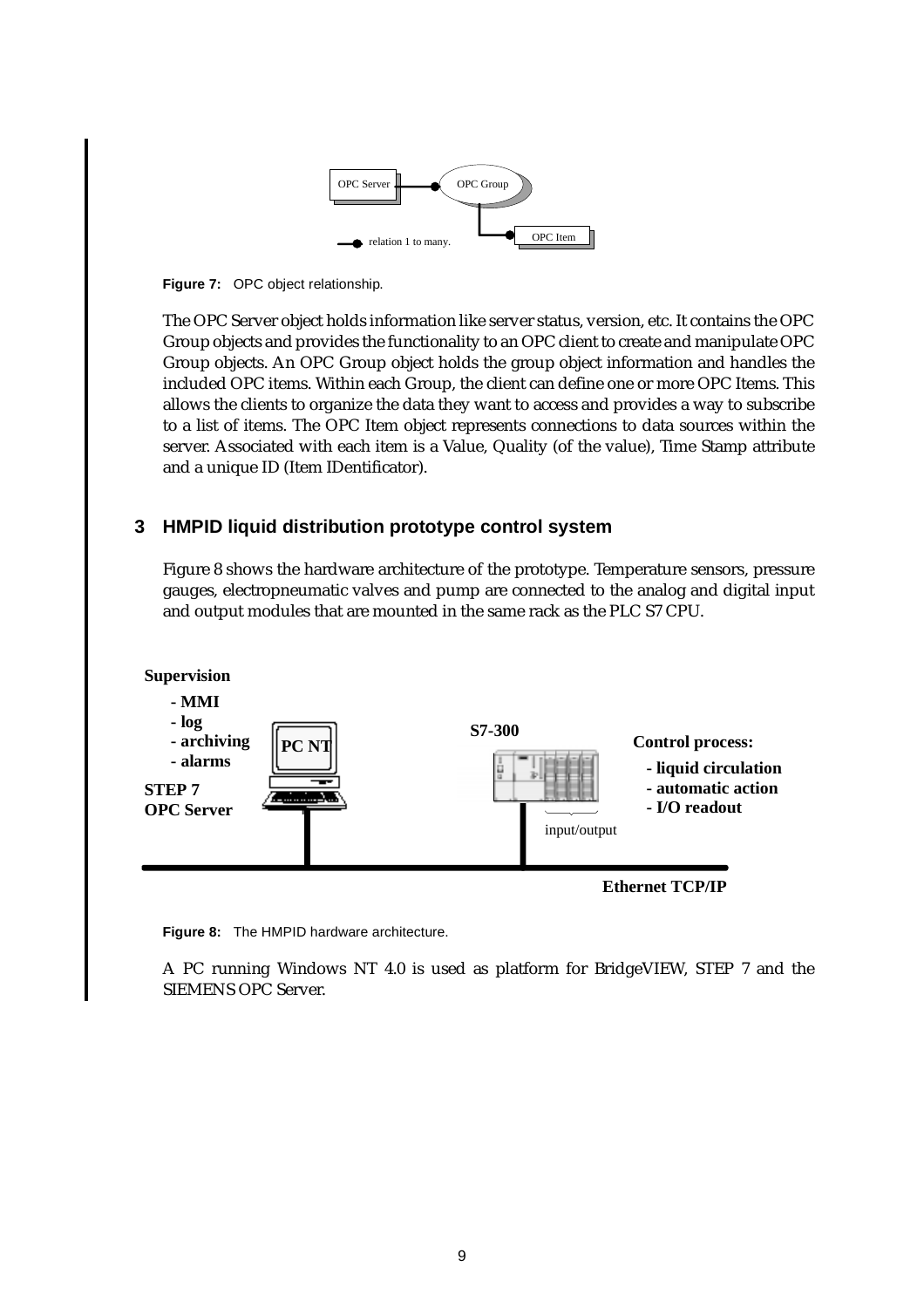Table 2 gives a list of the components off the shelf for the PLC system that have been installed for the control of the liquid distribution.

| process control            | quantity       | comments                                                       |
|----------------------------|----------------|----------------------------------------------------------------|
| power supply (5A)          | 1              |                                                                |
| CPU type 315               | 1              | processor module                                               |
| <b>CP 343-TCP</b>          | 1              | Ethernet interface card                                        |
| rack mounting              | $\mathbf{1}$   |                                                                |
| <b>IO Modules</b>          |                |                                                                |
| AI 8x12Bit                 | $\overline{2}$ | 8 input channels, 12 bits                                      |
| DI16xDC24V                 | 1              | 16 input channels 24 V for buttons.                            |
| DO8xRelais                 | 1              | 8 output channels with relays for<br>pumps and electric valves |
| SM371 simultation module   | $\mathbf{1}$   | Simulation module used as pass-<br>word selector               |
| software                   |                |                                                                |
| <b>STEP 7</b>              | 1              | PLC programming tool                                           |
| <b>NCMS7</b> Ethernet      | 1              | run-time library for the CP 343-TCP                            |
| <b>SOFTNET IE S7 Basic</b> | 1              | S7 function library for PC                                     |
| <b>OPC</b> Server          | 1              | <b>SIEMENS OPC Server</b>                                      |

**Table 2:** HMPID items list.

### **3.1 Process control Software**

The application running in the PLC consists of FBs, FCs, DBs and OBs that were created and assembled with the FBD language.The liquid distribution process control was constructed from sub-programs modules ([Figure 9\)](#page-10-0). Extensions of the system with additional elements like radiators, headers, etc. can, therefore, be easily implemented.The structure of subsystems is shown in [Figure 10](#page-10-0).

All sensors and actuators are directly connected to the SIEMENS input/output modules. The readout and the closed loop control are executed in the PLC. The conversion into engineering units is handled by a FC.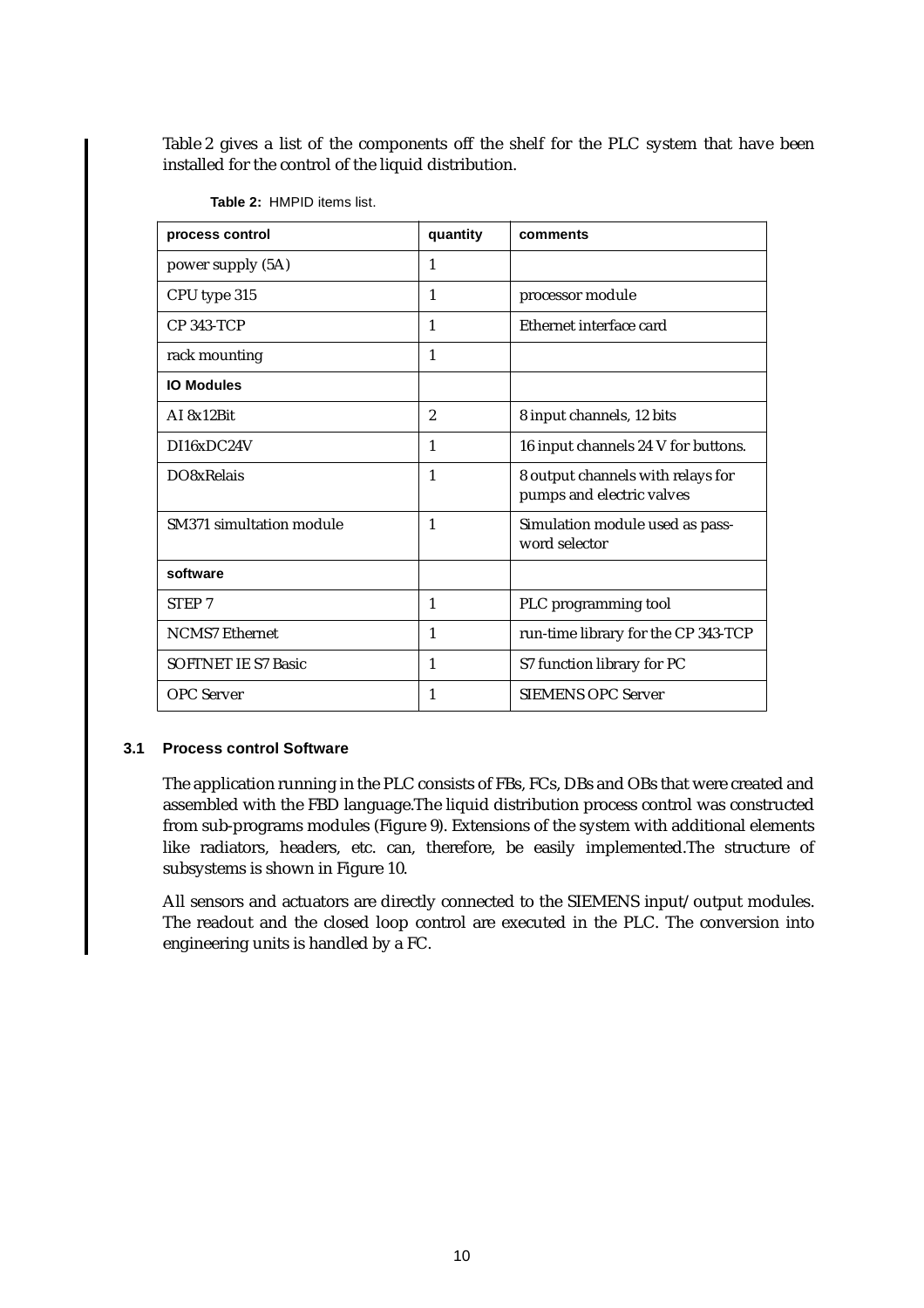<span id="page-10-0"></span>

| SIMATIC Manager - HMPID                                                    |                             |                   |                   | $\Box$ o $\mathbf{x}$ |  |  |  |  |  |
|----------------------------------------------------------------------------|-----------------------------|-------------------|-------------------|-----------------------|--|--|--|--|--|
| Edit Insert PLC View Options<br>File                                       | Help<br>Window              |                   |                   |                       |  |  |  |  |  |
| 割当<br>お国間<br>$\mathbf{r}$                                                  | $\frac{1}{\sqrt{2}}$<br>ाधी |                   | $\mathbb{R}^2$    |                       |  |  |  |  |  |
| A HMPID - < Offline> (Project) -- D:\SIEMENS\STEP7\S7PROJ\HMPID<br>- 101 × |                             |                   |                   |                       |  |  |  |  |  |
| <b>HMPID</b><br>压力                                                         | System Data                 | $\Box$ FB2        | $\leftarrow$ FB21 |                       |  |  |  |  |  |
| ALPLC01                                                                    | $\Box$ FB31                 | $\Box$ FB41       | to FB71           |                       |  |  |  |  |  |
| 匣                                                                          | $\Box$ FB101                | ⊕FC1              | ⊕FC2              |                       |  |  |  |  |  |
| Ė~<br>CPU315                                                               | l⊫ FC3                      | $\Box$ FC4        | $\Box$ FC5        |                       |  |  |  |  |  |
| S7 Program(1)<br>57                                                        | l⊫ DB1                      | $\bigoplus$ DB2   | $\oplus$ DB20     |                       |  |  |  |  |  |
| <b>B</b> Source Files<br>$\overline{+}$                                    | $\Box$ DB21                 | $\Box$ DB30       | $\oplus$ DB31     |                       |  |  |  |  |  |
| <b>Blocks</b>                                                              | $\Box$ DB40                 | $\Box$ DB41       | $\oplus$ DB70     |                       |  |  |  |  |  |
|                                                                            | $\Box$ DB71                 | $\oplus$ DB100    | $\bigoplus$ DB101 |                       |  |  |  |  |  |
|                                                                            | l⊟-081                      | $\bigoplus$ OB100 | t⊒⊦VAT1           |                       |  |  |  |  |  |
| Press F1 for help.                                                         |                             |                   |                   |                       |  |  |  |  |  |

**Figure 9:** HMPID program.



**Figure 10:** HMPID process architecture.

Each sub-module is connected to defined sensors and actuators:

- MAIN sub-module: filters the commands either locally from buttons or remotely from BridgeVIEW according to the password set.
- PUMP sub-module: handles the start/stop of the pump, reads P4 pressure, evaluates the conditions for the pump.
- LOWER TANK sub-module: reads P2 pressure gauge.
- HEADER sub-module: handles the activation/de-activation of the electro-pneumatic valve Vrd for filling the header tube.
- RADIATOR sub-module: handles the open/close of the electro-pneumatic valves: Vv to purge and Vrr to fill the radiator, reads the pressure P6 and the temperatures T1, T2, T3, T4.
- EXHAUST sub-module: reads P9 pressure gauge.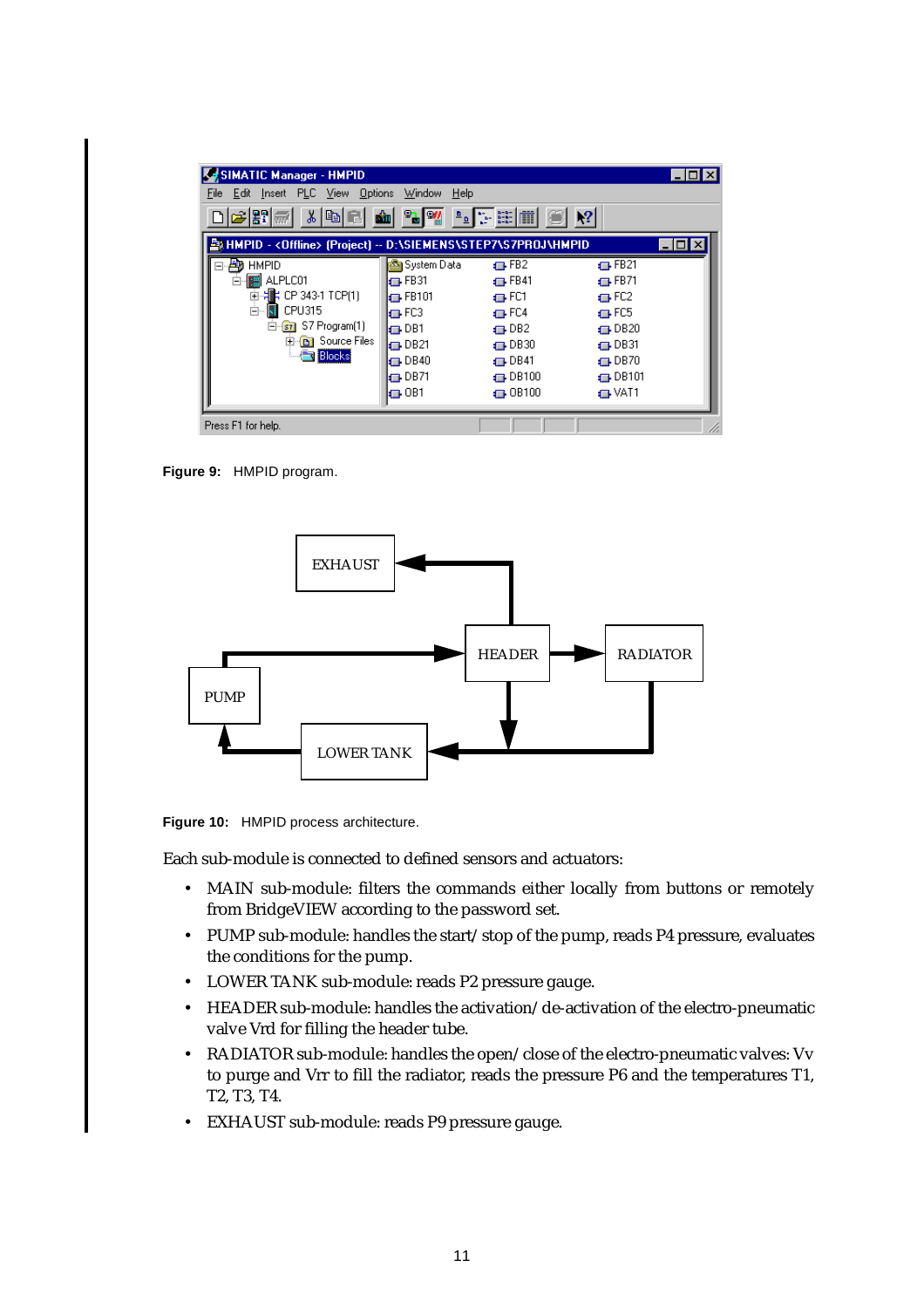State transition diagrams have been defined in each sub-module for the automatic control action as described in [Table 1.](#page-2-0) The transitions are triggered by operator commands or by events generated by the PLC (e.g. an overpressure inside the pipe stops the pump).

At start-up of the PLC, a user defined set of limits is loaded and all the outputs are set to default value.

#### **3.2 Process supervision Software**

The process supervision was developed with BridgeVIEW. Several types of views implemented as VIs (Virtual Instruments) have been developed for the HMI:

- an overview (Figure 11) is always displayed to select the different radiators, the main settings of the liquid distribution and historical trending
- radiator views [\(Figure 13\)](#page-12-0) are accessed from the overview. They display information about the liquid distribution in one radiator, like status pressure and temperatures and allow interaction with the process.
- real-time trends ([Figure 12](#page-12-0)) and historical trends [\(Figure 14](#page-13-0)) display temperatures and pressures for one radiator. They are accessible from the radiator view by buttons or from the menu bar.
- different panels to modify the process parameters (time-outs, limits of pressures, user password, etc.)

There are two kinds of panels: a panel for global settings [\(Figure 15\)](#page-13-0), called from the overview, to modify the settings for all radiators, and a panel for radiator settings [\(Figure 16](#page-13-0)), called from a radiator view, to modify settings for one specific radiator.

All views have been designed with the BridgeVIEW symbol library. G routines were used to implement the navigation between views, to access the RTDB (Real Time Data Base) and to perform the necessary arithmetic and logic calculations.

| Fec2Main vi      |  |  |  |  |                                  |  |  |
|------------------|--|--|--|--|----------------------------------|--|--|
| <b>RADIATORS</b> |  |  |  |  |                                  |  |  |
|                  |  |  |  |  | 11 12 13 14 15 16 17 18 19 20 21 |  |  |

**Figure 11:** The overview VI with active alarm in radiator 1 view.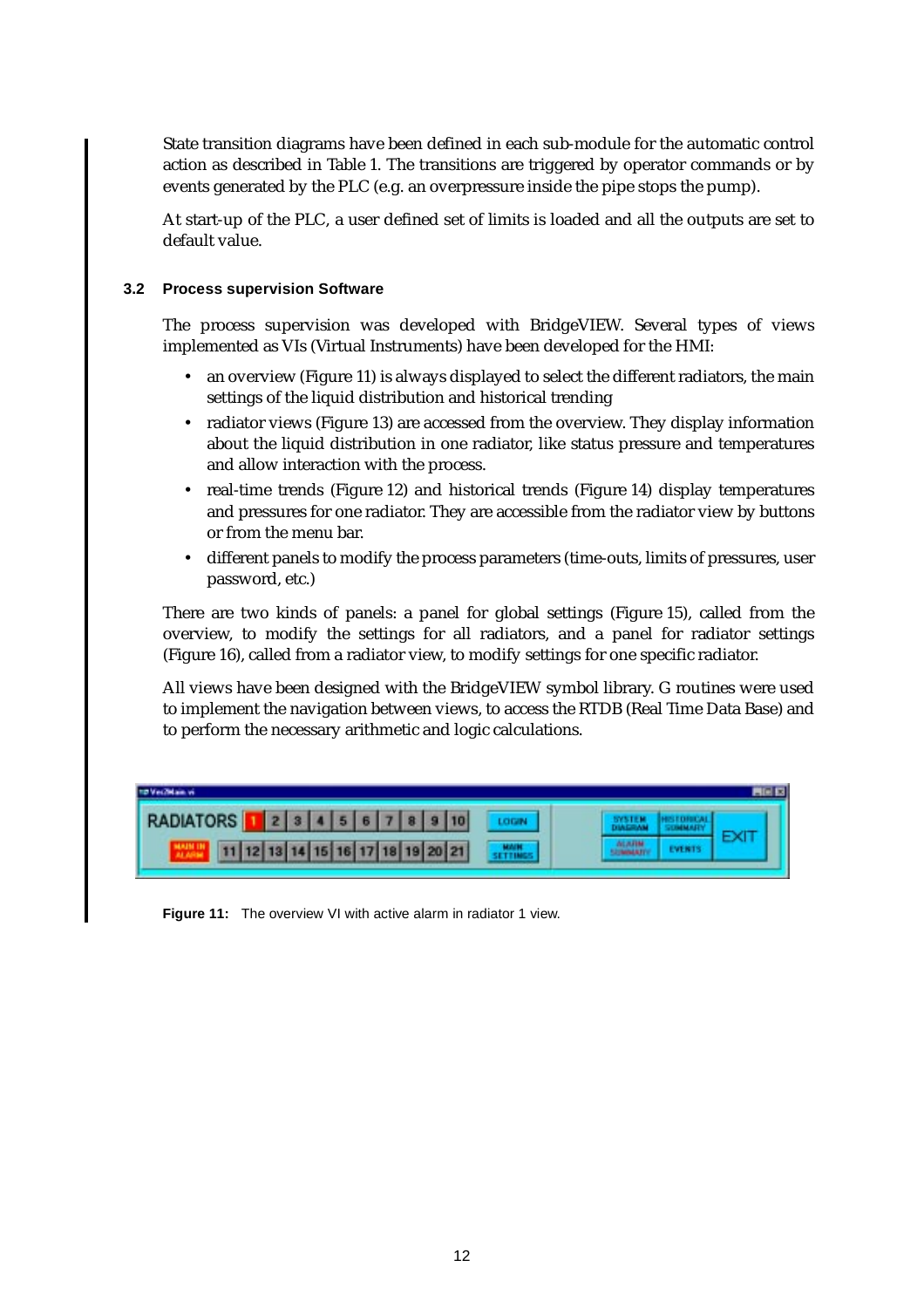<span id="page-12-0"></span>

| <b>EN REAL-TIME TRENDS</b>       |                                                   |                |
|----------------------------------|---------------------------------------------------|----------------|
| Time Interval                    | <b>TRENDS</b>                                     |                |
| 1.00<br>(secs)                   | $20 -$                                            | T1             |
| Scale Mode                       |                                                   | T <sub>3</sub> |
| % scale                          |                                                   |                |
| eng units                        | $19 -$                                            |                |
| Tags to Trend                    |                                                   |                |
| P <sub>2</sub>                   |                                                   |                |
| P4                               |                                                   |                |
| P <sub>6</sub><br>P <sub>9</sub> | 03:03:30 PM<br>03:04:30 PM                        |                |
| T1                               | 12/10/1998<br>12/10/1998                          |                |
| T <sub>2</sub><br>TЗ             | $\mathbb{F}[\mathbb{R}^n]$ . The set $\mathbb{F}$ |                |
| Τ4                               | <b>CLOSE</b><br><b>PRINT</b><br>14 55 9           |                |

Figure 12: A real time trend view.



**Figure 13:** A radiator view.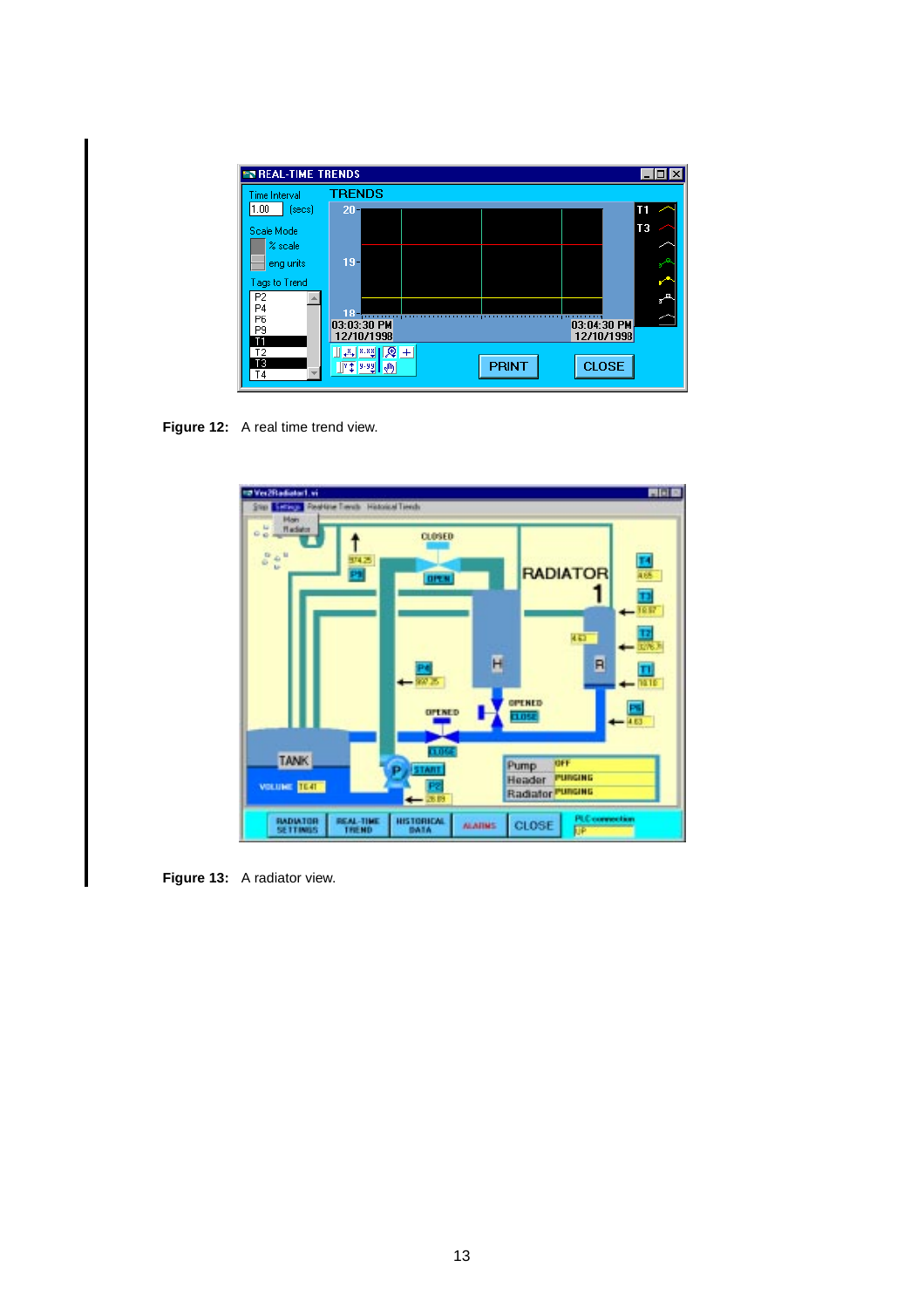<span id="page-13-0"></span>

|                       | The Variet Holo |                    |       |                                   |                              |                   |        |
|-----------------------|-----------------|--------------------|-------|-----------------------------------|------------------------------|-------------------|--------|
| 10-                   | 30              | 国国西道+              |       |                                   | Russig                       |                   |        |
|                       |                 |                    |       |                                   |                              | n                 |        |
| ж-                    | ٠               |                    |       |                                   |                              | 皿                 |        |
| $30 -$                | 30-             |                    | فيبذ  |                                   | <b>REAL AND</b>              |                   |        |
| 断                     | 听               |                    |       |                                   |                              |                   |        |
| $30-$                 | 30              |                    |       |                                   |                              |                   |        |
| 时                     | ÷.              |                    |       |                                   |                              |                   |        |
| o.                    | ò.              |                    |       |                                   |                              |                   |        |
|                       |                 | <b>18.01 82</b>    | E[48] | x                                 | $3.3214$ H                   | 151132            |        |
|                       |                 | 12/10/1998         |       | Tennium 9:10.00<br>$\overline{u}$ |                              |                   |        |
|                       |                 |                    |       |                                   | <b>TOP</b> in                |                   |        |
|                       |                 | <b>Data/Ingles</b> |       |                                   | SECTION WAS<br><b>TV 320</b> | <b>Elizaccios</b> | 指する画   |
| <b>Avalobic Data</b>  |                 |                    |       | ı                                 |                              |                   | 19.472 |
| 16.8112<br>09/28/1998 | Tт<br>ïэ        |                    |       |                                   | 21.800                       |                   |        |

Figure 14: A historical trend view.

| 119915     | ×                                    |
|------------|--------------------------------------|
|            |                                      |
| WIMMINI FO | z                                    |
|            | <b>Service Controller Controller</b> |
|            |                                      |
|            |                                      |
|            | =                                    |
|            | n.                                   |



| <b><i><i><b>DISTINES</b></i></i></b> |              |
|--------------------------------------|--------------|
| <b>IADIATOR</b>                      |              |
|                                      |              |
| 从共价的气象更迭<br><b>THE OIL</b>           | 143          |
| <b>PE MANY</b>                       | 100          |
| PE FOR PHYSICS                       | ۰            |
|                                      | <b>CLOSE</b> |

**Figure 16:** A radiator settings panel.

When the SIEMENS OPC Server looses the connection with the PLC all the OPC Items have the QoS (Quality of Status) flag equal to "BAD STATUS". This alarm is reported to the BridgeVIEW RTDB. The corresponding alarms are then set and the operator is notified of the connection loss with the PLC [\(Figure 17](#page-14-0)).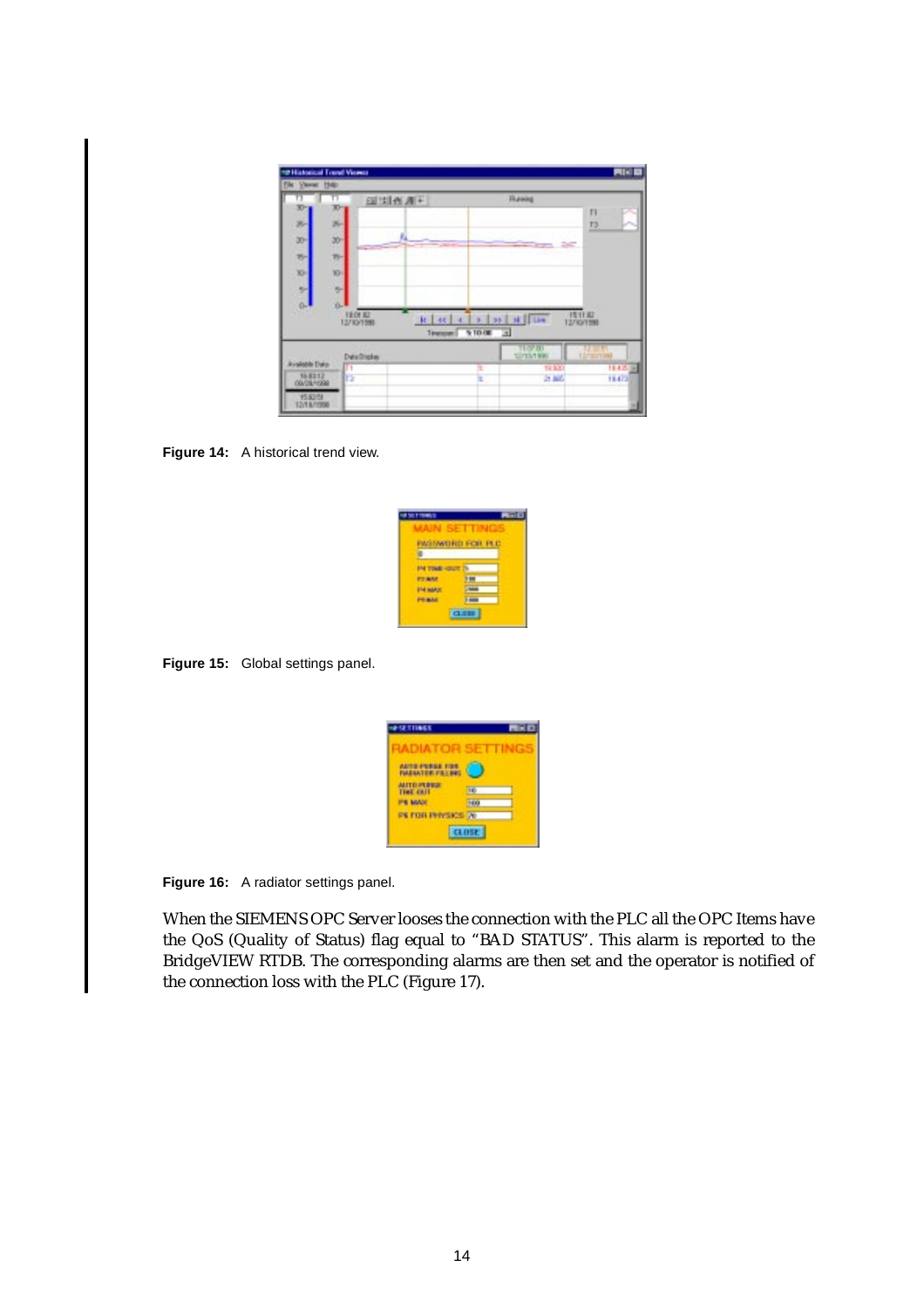<span id="page-14-0"></span>

| <b>ALL ALARMS</b><br><b>Date</b> | <b>Time</b>             | T and | <b>Group</b>          | Value |                     |  |     |      | Alam State Ack Status Priorite Alam Limit Üperator El | <b>ACK</b>                     |
|----------------------------------|-------------------------|-------|-----------------------|-------|---------------------|--|-----|------|-------------------------------------------------------|--------------------------------|
|                                  | 71071998.03.10.23.11    |       | Chamber 1 18:30       |       | <b>BAD STATIACK</b> |  | 15  | 0(1) | main credit                                           |                                |
| 2/10/1998 03:10:23 Vid           |                         |       | MAIN                  | 0.00  | <b>BAD STATUARE</b> |  | 15. | 0(1) | milk mill                                             | <b>CHOOSE TAGS</b>             |
| 2/10/1998 03:10:22 Vu            |                         |       | <b>Chamber 1 1:00</b> |       | <b>BAD STATEADE</b> |  | 15  | 0.00 | make only                                             | P6                             |
|                                  | 5/10/1998 03:10:22 Vv   |       | MAIN                  | 1.00  | <b>BAD STATEACK</b> |  | 15  | 0.00 | ra in 1970                                            | Ремар                          |
|                                  | /10/1998 03:10:19 autos |       | Chamber 1             | a aa  | <b>BAD STATEAEX</b> |  | 15  | 0.00 | mik eret                                              | P6PH <sub>1</sub>              |
|                                  |                         |       |                       |       |                     |  |     |      |                                                       | P9<br><b>DSMAG</b>             |
|                                  |                         |       |                       |       |                     |  |     |      |                                                       |                                |
|                                  |                         |       |                       |       |                     |  |     |      |                                                       | <b>DEIGHV</b><br><b>DIATIO</b> |
|                                  |                         |       |                       |       |                     |  |     |      |                                                       |                                |
|                                  |                         |       |                       |       |                     |  |     |      |                                                       |                                |

**Figure 17:** Alarm panel.

The BridgeVIEW archiving facility is based on tags. By default, the archiving is active on start-up and can be stopped by an operator with the appropriate access rights. Archived data can be seen in the BridgeVIEW Historical Trend Viewer ([Figure 14\)](#page-13-0). To help the operator, predefined trends have been attached to buttons that are located in the vicinity of the relevant parameters in the radiator views [\(Figure 13](#page-12-0)).

To protect the process and the supervisory environment the standard BridgeVIEW access security has been used. Two levels of users have been created: Observer and Expert. By default the user is logged in as Observer at start-up of BridgeVIEW. Observer allows only read access and Expert gives total control for all parameters and settings (start/stop the pump, open/close the electric valves, modify the settings, etc.).

The BridgeVIEW administrator privileges are attached to the Expert user.

#### **3.3 OPC**

SIEMENS provides an OPC Server running under Windows NT to communicate with the PLC via PROFIBUS or Ethernet. It allows access to the following items: data blocks (DB), inputs  $(I)$ , outputs  $(Q)$ , memory bit  $(M)$ , timers  $(T)$  and counters  $(C)$ .

BridgeVIEW includes an OPC client that can communicate with any OPC Server. Each BridgeVIEW I/O tag [\(Figure 18](#page-15-0)) created is assigned to a group which is automatically mapped to an OPC Group in the OPC Server with the same attributes ([Figure 19\)](#page-15-0). The Item name of the BridgeVIEW tag is the OPC ItemID (Item IDentificator).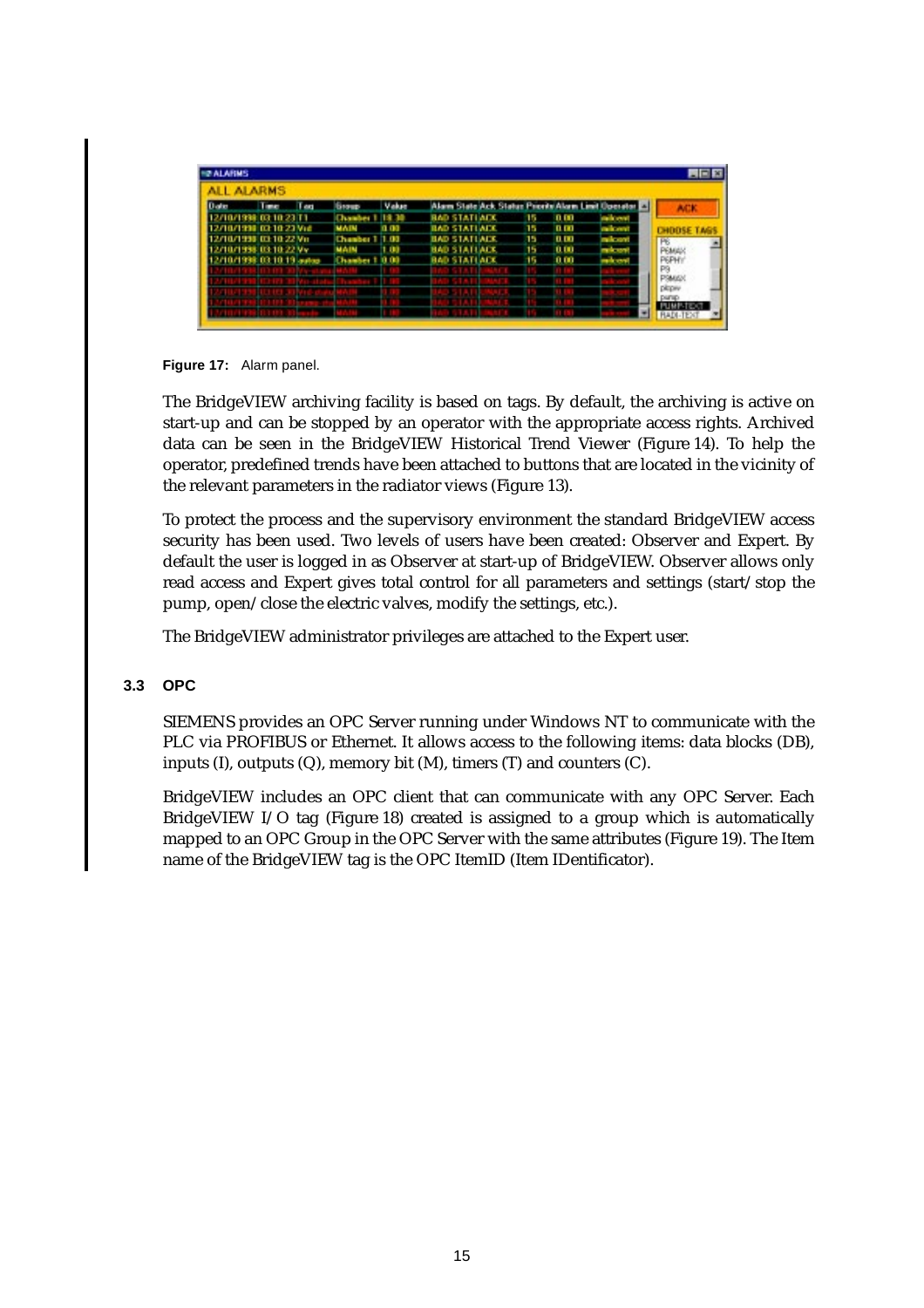<span id="page-15-0"></span>

| Тад Ассеш              | <b>Input Driv</b><br>×           |
|------------------------|----------------------------------|
| <b>Server Name</b>     | (Po1531031)DPC.SinatioNet<br>×   |
| I/D Gloup              | MAIN                             |
|                        | Delete<br>Edit.<br><b>Create</b> |
| <b>Hera Connection</b> |                                  |
| <b>Ren Name Filter</b> | <b>E</b> KNVESK                  |
| <b>Basic</b>           | 批外                               |
| Access Path            | :None Selected>                  |
|                        | Colde<br>Add.<br>石皮」             |
|                        | Paste here Name to Tag Name      |

**Figure 18:** A BridgeVIEW tag mapped to an OPC Item.

| <b>10 Group Configuration - MAIN</b>  |        |                           |        |
|---------------------------------------|--------|---------------------------|--------|
| Group Name                            | MAIN   |                           |        |
| Group Description                     |        |                           |        |
|                                       |        | Update Rate [secs]        | 0.60   |
|                                       |        | Deadband [% of range]     | 0.00   |
| Server Name                           |        | [Pc1531031]OPC.SimaticNet |        |
| Server Configuration                  |        |                           |        |
| Communication Resource                |        |                           |        |
|                                       | Oeste. | Edi.                      | Ocicie |
| Españas                               |        | Noise Selected            |        |
|                                       | Cleate | Edit.                     | Ociolo |
| <b>Exposition Citizens Processing</b> |        |                           |        |
|                                       |        | ПK                        | Cancel |

**Figure 19:** A BridgeVIEW group mapped to an OPC Group.

## **4 Conclusion**

The first version of the HMPID software was released in October 1998 and the final version in December 1998. The software was presented to the ALICE community during the ALICE week in November 1998. A complete and self-contained system has been built and tested on a rather short time scale of 6 man months and with limited resources.

The application has a modular structure that will allow expansion to the full HMPID detector. The software at the level of the control functions in the PLC and also the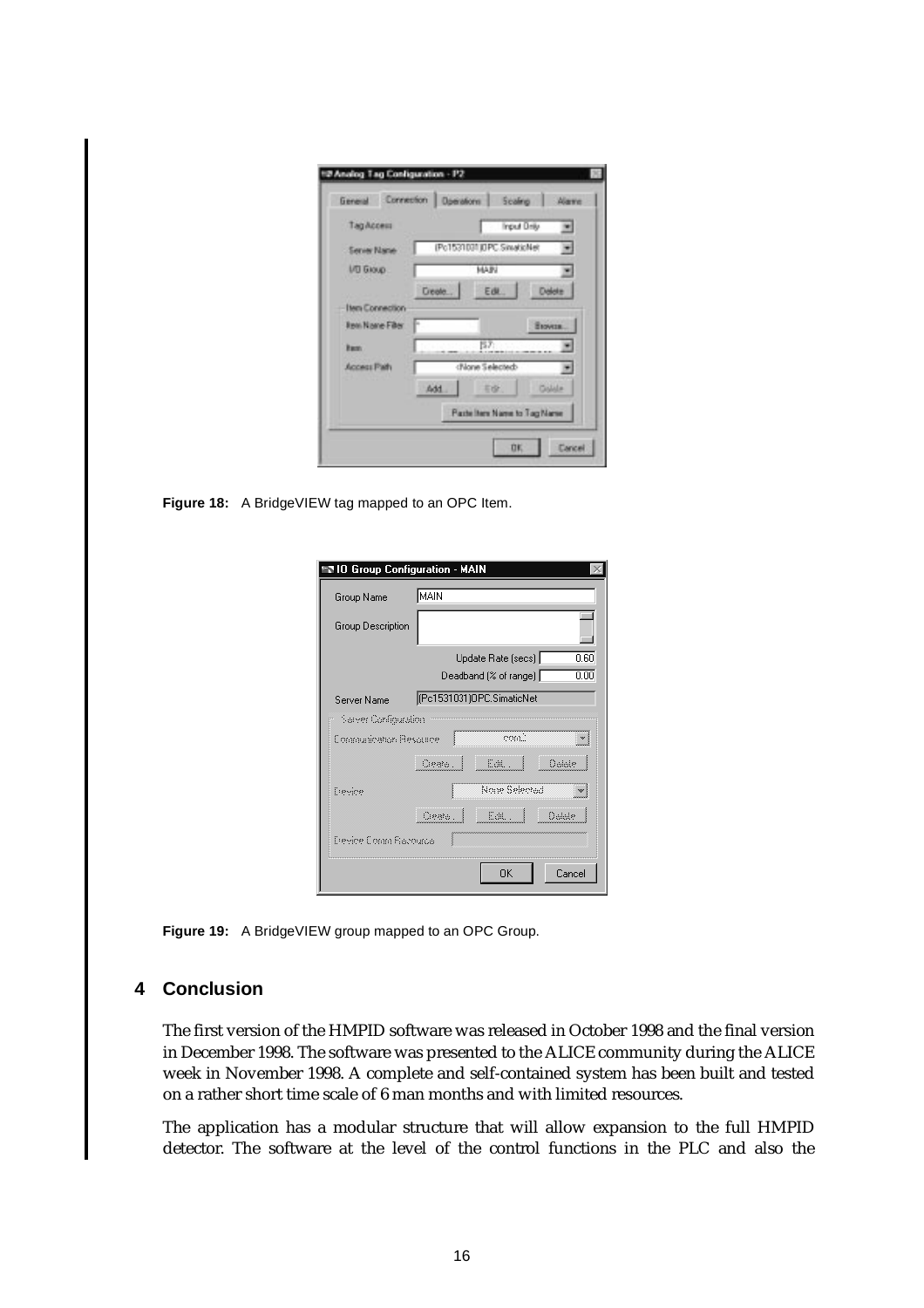<span id="page-16-0"></span>supervisory level has been designed to be adaptable to different control strategies and is scalable to larger applications. The system has been tested to the full satisfaction of the users from the point of view of control functionality and the user interface. Improvements and extensions to the functionality are foreseen and will be implemented as result of operational experience.

### **Acronyms**

| OPC.          | <b>OLE</b> for Process Control                  |
|---------------|-------------------------------------------------|
| <b>SCADA.</b> | <b>Supervisory Control And Data Acquisition</b> |
| DCS.          | <b>Distributed Control System</b>               |
| PLC.          | Programmable Logic Controller                   |
| HMPID.        | High-Momentum Particle IDentification           |
| RICH.         | <b>Ring Imaging CHerenkov</b>                   |

## **References**

- 1 ALICE URL: http://www.cern.ch/ALICE/
- 2 ALICE DAQ, DCS http://www.cern.ch/ALICE/Projects/Detector\_Control\_System/ http://aldwww.cern.ch/
- 3 First experience with PLC, OPC and BridgeVIEW in the context of the HMPID liquid distribution prototype ALICE/99-14 Internal note-DCS
- 4 JCOP home page URL: http://itcowww.cern.ch/jcop/
- 5 ALICE HMPID TDR URL: http://www.cern.ch/ALICE/TDR/HMPID/
- 6 National Instrument home page URL: http://www.natinst.com/
- 7 SIEMENS: http://www.siemens.de/en/
- 8 OPC foundation: http://www.opcfoundation.org/ http://www.opcfoundation.org/opc\_public\_tech.htm
- 9 Fieldbuses recommendation http://itcowww.cern.ch/fieldbus/report1.html
- 10 PLC recommendation private communication
- 11 PROFIBUS: http://www.profibus.com/
- 12 OLE-COM-DCOM: http://www.microsoft.com/activex/default.asp